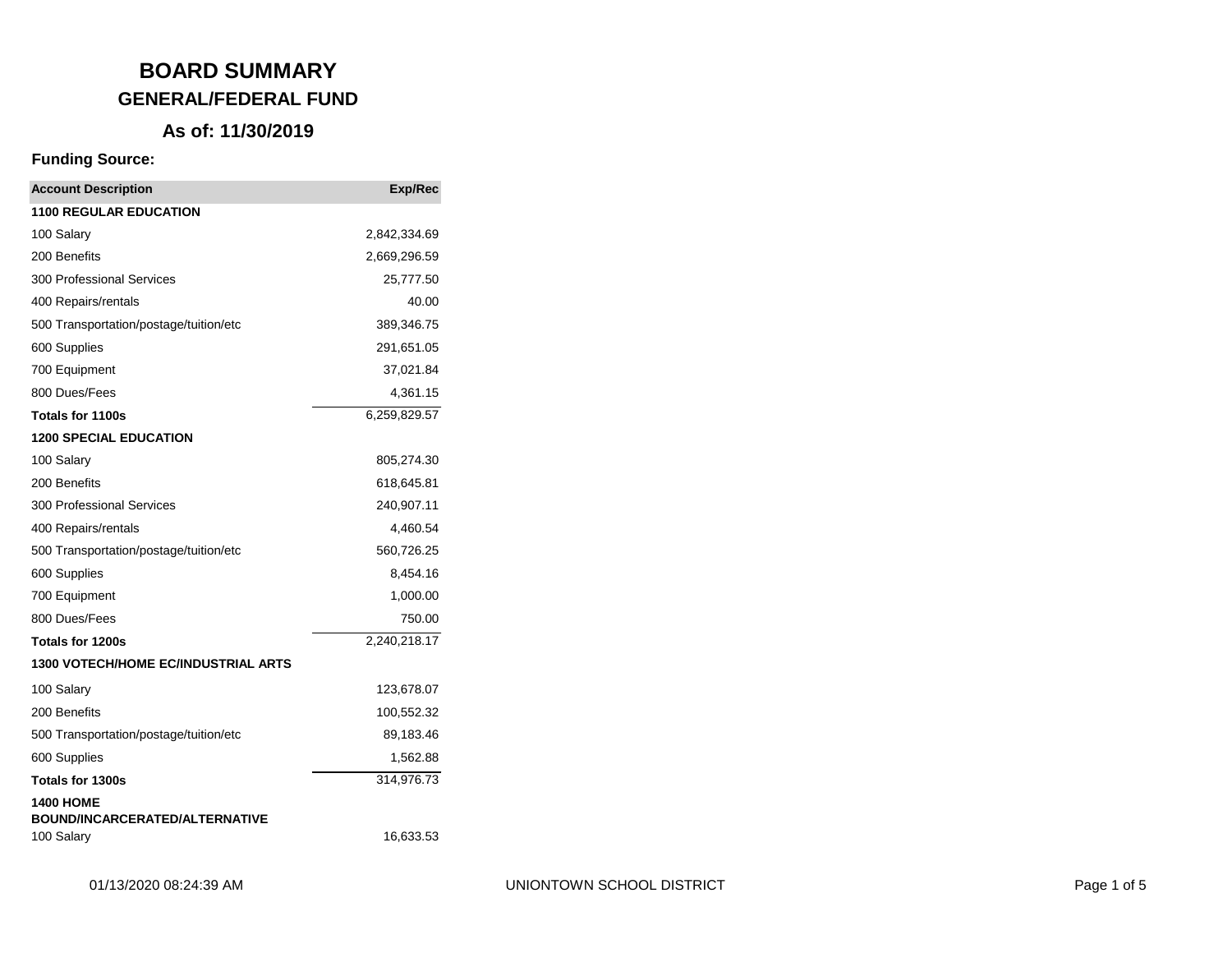## **As of: 11/30/2019**

| 200 Benefits                           | 10,219.42  |
|----------------------------------------|------------|
| 500 Transportation/postage/tuition/etc | 70,263.60  |
| Totals for 1400s                       | 97,116.55  |
| <b>1500 NONPUBLIC SCHOOL PGM</b>       |            |
| 300 Professional Services              | 14,427.73  |
| Totals for 1500s                       | 14,427.73  |
| <b>1800 PreK</b>                       |            |
| 800 Dues/Fees                          | 58,414.50  |
| Totals for 1800s                       | 58,414.50  |
| <b>2100 GUIDANCE/PSYCHOLOGIST</b>      |            |
| 100 Salary                             | 237,220.14 |
| 200 Benefits                           | 184,477.16 |
| 300 Professional Services              | 6,320.88   |
| 400 Repairs/rentals                    | 345.18     |
| 500 Transportation/postage/tuition/etc | 324.28     |
| 600 Supplies                           | 0.00       |
| Totals for 2100s                       | 428,687.64 |
| 2200 LIBRARY/CURRICULUM/BOARD/TAX      |            |
| 100 Salary                             | 121,627.02 |
| 200 Benefits                           | 112,471.24 |
| 300 Professional Services              | 31,026.93  |
| 400 Repairs/rentals                    | 1,654.05   |
| 500 Transportation/postage/tuition/etc | 105.56     |
| 600 Supplies                           | 10,087.72  |
| Totals for 2200s                       | 276,972.52 |
| <b>2300 SUPERINTENDENT/PRINCIPALS</b>  |            |
| 100 Salary                             | 508,444.96 |
| 200 Benefits                           | 336,912.10 |
| 300 Professional Services              | 154,102.75 |
| 400 Repairs/rentals                    | 29,340.66  |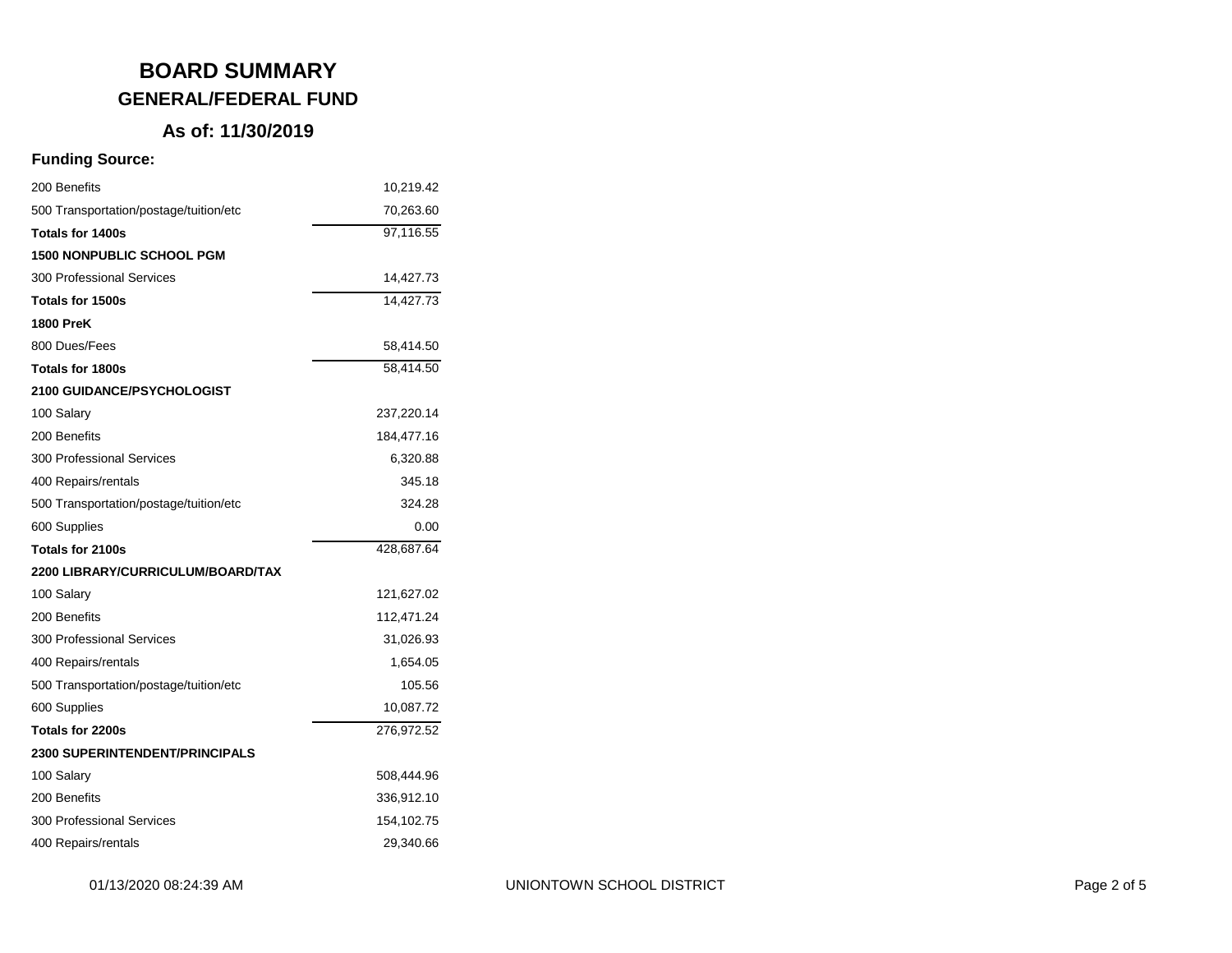## **As of: 11/30/2019**

| 500 Transportation/postage/tuition/etc       | 7,091.08     |
|----------------------------------------------|--------------|
| 600 Supplies                                 | 5,090.24     |
| 800 Dues/Fees                                | 7,914.00     |
| Totals for 2300s                             | 1,048,895.79 |
| <b>2400 NURSES/PHYSICIAN/DENTAL</b>          |              |
| 100 Salary                                   | 57,624.81    |
| 200 Benefits                                 | 63,505.99    |
| <b>300 Professional Services</b>             | 66,690.89    |
| 400 Repairs/rentals                          | 720.00       |
| 500 Transportation/postage/tuition/etc       | 42.92        |
| 600 Supplies                                 | 6,402.42     |
| 700 Equipment                                | 2,388.90     |
| Totals for 2400s                             | 197,375.93   |
| 2500 BUSINESS OFFICE                         |              |
| 100 Salary                                   | 79,601.78    |
| 200 Benefits                                 | 55,648.75    |
| <b>300 Professional Services</b>             | 560.00       |
| 400 Repairs/rentals                          | 8,162.38     |
| 500 Transportation/postage/tuition/etc       | 3,094.60     |
| 600 Supplies                                 | 1,850.08     |
| 800 Dues/Fees                                | 2,846.00     |
| Totals for 2500s                             | 151,763.59   |
| <b>2600 BUILDINGS &amp; GROUNDS/SECURITY</b> |              |
| 100 Salary                                   | 837,244.77   |
| 200 Benefits                                 | 624,910.18   |
| <b>300 Professional Services</b>             | 59.00        |
| 400 Repairs/rentals                          | 356,540.49   |
| 500 Transportation/postage/tuition/etc       | 102,055.92   |
| 600 Supplies                                 | 66,556.02    |
| 700 Equipment                                | 4,654.26     |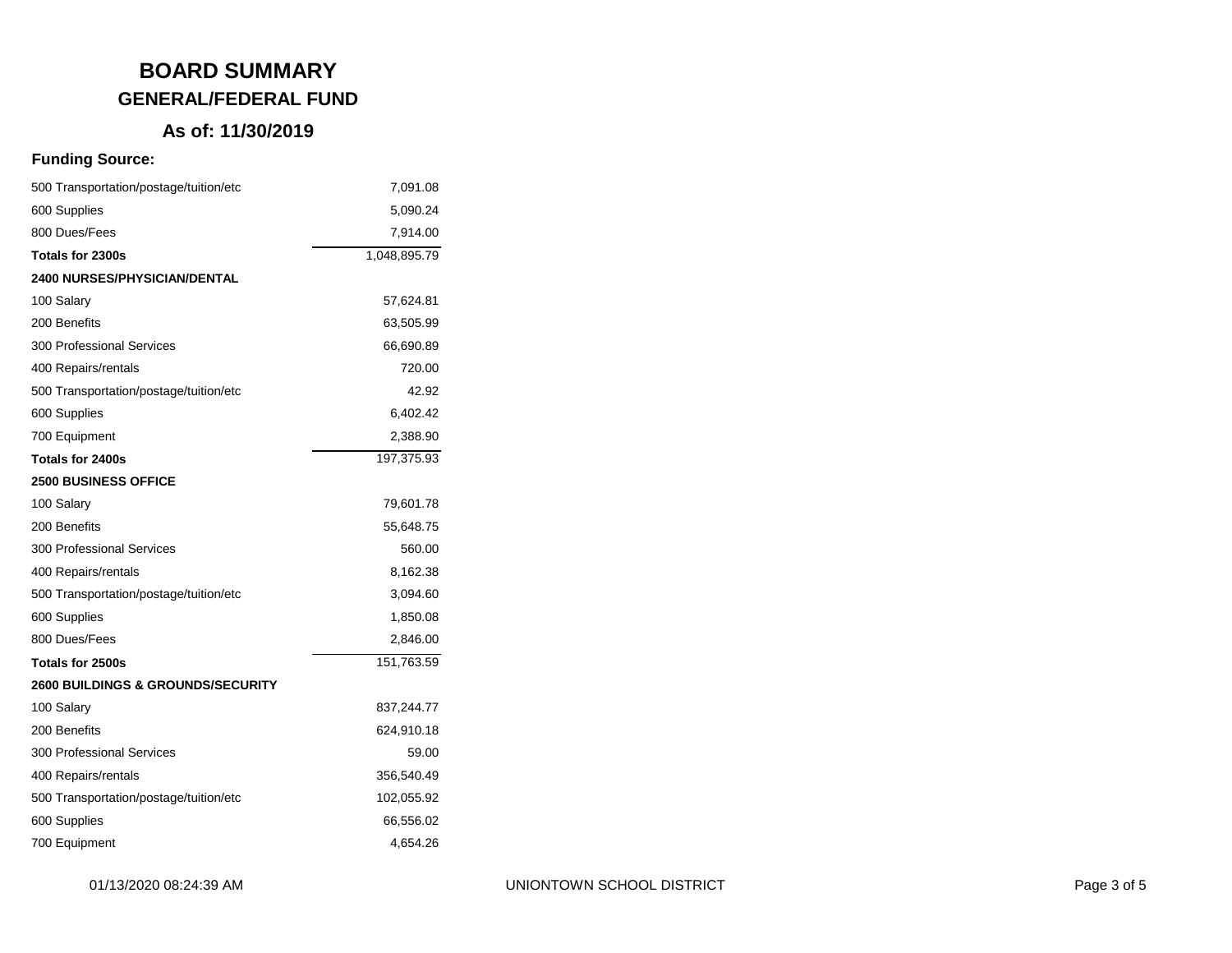### **As of: 11/30/2019**

| 800 Dues/Fees                          | 1,056.34     |
|----------------------------------------|--------------|
| Totals for 2600s                       | 1,993,076.98 |
| <b>2700 TRANSPORTATION</b>             |              |
| 100 Salary                             | 67,337.20    |
| 200 Benefits                           | 56,194.96    |
| 400 Repairs/rentals                    | 3,249.52     |
| 500 Transportation/postage/tuition/etc | 1,040,699.27 |
| 600 Supplies                           | 3,648.26     |
| 700 Equipment                          | 35,857.00    |
| 800 Dues/Fees                          | 0.00         |
| Totals for 2700s                       | 1,206,986.21 |
| 2800 TECHNOLOGY                        |              |
| 100 Salary                             | 59,583.13    |
| 200 Benefits                           | 45,161.67    |
| 300 Professional Services              | 98,047.20    |
| 400 Repairs/rentals                    | 76,302.06    |
| 500 Transportation/postage/tuition/etc | 688.11       |
| 600 Supplies                           | 42,647.93    |
| 700 Equipment                          | 394.41       |
| 800 Dues/Fees                          | 50.00        |
| Totals for 2800s                       | 322,874.51   |
| <b>2900 INTERMEDIATE UNIT</b>          |              |
| 500 Transportation/postage/tuition/etc | 0.00         |
| Totals for 2900s                       | 0.00         |
| <b>3200 ATHLETICS</b>                  |              |
| 100 Salary                             | 88,304.21    |
| 200 Benefits                           | 27,633.25    |
| 300 Professional Services              | 28,817.50    |
| 500 Transportation/postage/tuition/etc | 27,680.29    |
| 600 Supplies                           | 23,120.84    |